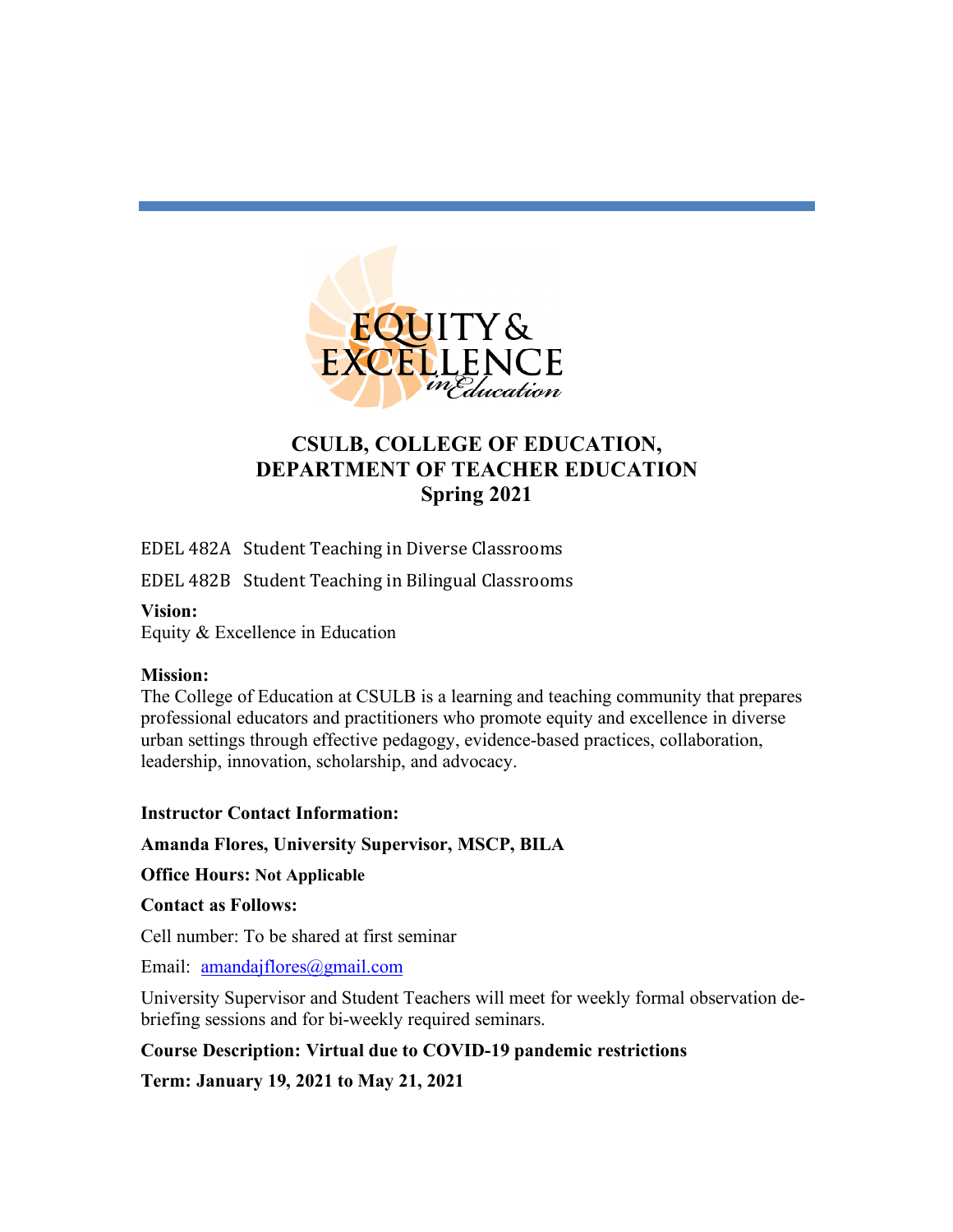**Prerequisites:** Admission to Multiple Subject Credential Student Teaching.

Student teaching for a 15-week fall assignment/placement, bi-weekly required seminar. Credit/No Credit; equivalent of "A" or "B" for credit. Students must complete two sections of EDEL 482, (EDEL 482B-01 and EDEL 482B-02) concurrently or consecutively, to meet student teaching requirements. Fees applicable.

# **Student Learning Outcomes:**

The following Student Learning Outcomes (SLOs) are based on the California *Teaching Performance Expectations* (TPEs, revised and adopted June, 2016). At the completion of this course, students will be able to demonstrate the following:

# **SLO 1**-**Lesson Design and Assessment**

- 1. Written lesson plan that is clear, complete, and standards-based (TPE 3.1)
- 2. Lesson plan that includes an appropriate three-part objective (content, level of cognition, proving behavior) (TPEs 3.3, 4.1, 5.8)
- 3. Lesson plan that includes a formative assessment tool and clear plan for summative assessment that allows students to demonstrate mastery in a variety of ways (TPE  $3.4, 5.1$ )
- 4. Lesson plan that includes a step-by-step approach to the instructional sequence, procedures aligned with the lesson objective and appropriate task analysis (TPE) 4.4)
- 5. Include plans for engaging students, modeling, active participation, and checks for understanding  $(TPE 1.4, 1.8, 3.3, 4.7)$
- 6. Lesson plan includes differentiated instruction (materials and/or proving behavior) for English Learners and at least one other identified subgroup at tiers 1 & 2 (TPE 1.4, 1.6, 3.5, 3.6, 4.4, 5.7, 5.8)
- 7. Lesson plan includes opportunities for students to actively think critically and work collaboratively  $(TPE 1.5, 4.6)$
- 8. Lesson goals and instructional strategies are based on student learning needs  $(TPE 1.1, 3.2, 4.2)$
- 9. Lesson plan incorporates appropriate and available technology (TPE 3.7, 3.8, 4.7, 4.8)

# **SLO 2**-**Lesson Implementation and Assessment**

- 1. Lesson is taught in alignment with specified standards (TPE  $4.3$ )
- 2. Objective/Learning Target is clearly communicated to all students (TPE 3.1, 3.2, 4.4)
- 3. Materials are prepared and utilized effectively (TPE 4.3)
- 4. Appropriate pacing is used to teach the lesson and monitor for student learning  $(TPE 1.5, 4.3, 4.4, 4.7)$
- 5. A variety of questioning and active participation (overt and covert) strategies are used throughout the lesson (TPE 4.3)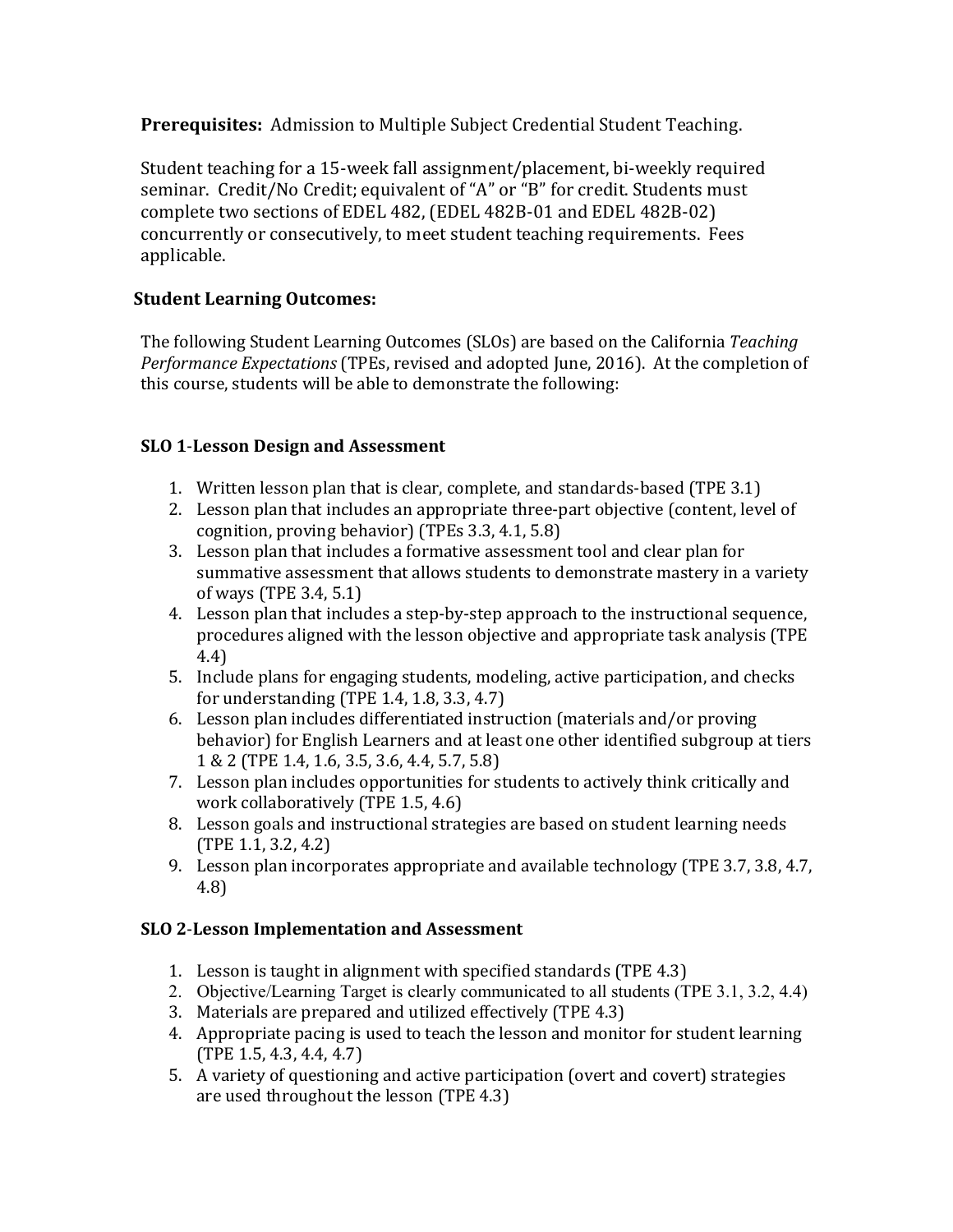- 6. The results of active participation strategies are used to make adjustments to the instruction (TPE 1.8, 5.1, 5.2)
- 7. Students are engaged in self-assessment (TPE 4.5, 5.3)
- 8. Uses appropriate wait time during questioning (1.5, 1.6)
- 9. Effectively implements appropriate and available technology (TPE 3.7, 3.8, 4.7, 4.8, 5.3)

#### **SLO 3-Classroom Management and Environment**

- 1. Teaches, reteaches, or reinforces rules, procedures, and routines (TPE 2.1, 2.2, 2.6)
- 2. Applies appropriate reinforcement techniques throughout the lesson (structure, approximation, extinction, consequences) (TPE 2.3, 2.5)
- 3. Effectively implements proactive and positive classroom management techniques (TPE  $2.1, 2.3, 2.5, 2.6$ )
- 4. Implements appropriate strategies to maintain student motivation (TPE 1.3, 2.3,  $2.5, 2.6$

### **SLO 4**-**Professionalism**

- 1. Arrives on-time and prepared to engage in instruction (TPE 6.8)
- 2. Conducts regular reflection on performance (TPE 6.1)
- 3. Establishes professional learning goals (TPE 6.3)
- 4. Learns to communicate effectively and collaborate with all stakeholders (other teachers, administrators, support staff, parents, community members) (TPE 6.4)
- 5. Models ethical conduct of teaching professionals, including use of technology and digital media  $(TPE 6.5, 6.6)$
- 6. Learns how to engage with parents (TPE 1.2, 2.6, 5.5, 6.4)- sample activity: how to show parents to do a read-aloud

### **Outline of Subject Matter:**

Upon successful completion of the course, students will be able to:

### **SLO 1-Lesson Design and Assessment (CSTP 3, 4, and 5; TPEs 1, 3, 4, and 5). Students will be able to develop lesson plans that...**

- **1.** demonstrate comprehensive understanding of grade level subject matter, content and skills and utilizes appropriate subject specific instructional strategies. Appropriate academic vocabulary is identified and utilized correctly and shows opportunities for explicit teaching of the academic vocabulary. (TPE 1.4, 3.1, 3.3, 3.5, 4.1, 4.3, 4.4)
- **2.** are clear, complete, standards-based and identifies variety in the way information is presented (including opportunities for visual and performing arts). (TPE 1.4, 1.7, 3.1, 4.8)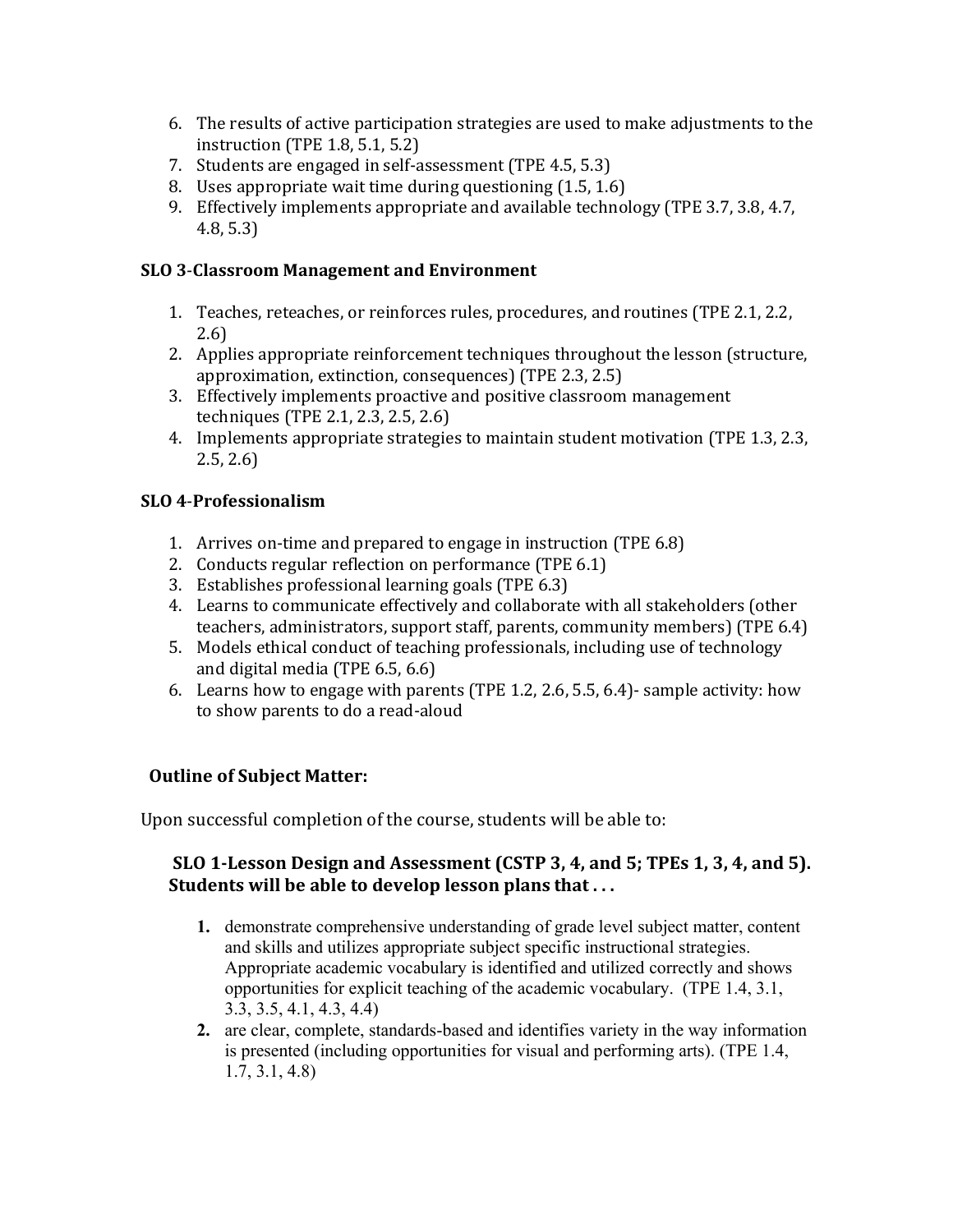- **3.** include an appropriate three-part objective (content, level of cognition, proving behavior) that is appropriately aligned to grade level standards and level of cognition matches the rigor of the proving behavior. (TPE 3.3, 4.1, 5.8)
- **4.** include one or more formative assessment tools and a clear plan for summative assessment that allows students to demonstrate mastery in a variety of ways. (TPE 3.4, 5.1)
- **5.** include a detailed, step by step approach to the instructional sequence aligned with the lesson objective and appropriate task analysis that acknowledges a preassessed connection to and respect for students' prior knowledge, background and experiences. (TPE 3.1, 3.2, 3.3, 4.4)
- **6.** include various plans for engaging students and checking for understanding through the use of active participation and includes in-depth teacher and student modeling of content/ behavior. (TPE 1.4, 1.8, 3.3, 4.7)
- **7.** include differentiated instruction (materials and/or proving behavior) for English Learners and at least one other identified subgroup appropriate to the individual student's needs. (TPE 1.4, 1.6, 3.5, 3.6, 4.4, 5.7, 5.8)
- **8.** explicitly include multiple opportunities for students to think critically and offers variations on how students may express their thoughts. (TPE 1.5, 4.6, 4.7)
- **9.** include opportunities for students to work collaboratively and appropriate time is allocated for student collaboration to meet the desired expectation. (TPE 1.5, 4.7)
- **10.** include lesson objectives and instructional strategies that are based on specific student learning needs determined by content standards, data analysis, and district-identified practices. (TPE 1.1, 3.2, 4.2, 4.4)
- **11.** incorporate multiple aspects of appropriate and available technology (includes assistive technology). (TPE 3.7, 3.8, 4.4, 4.7, 4.8)

# **SLO 2-Lesson Implementation and Assessment (CSTP 1 and 5; TPEs 1, 3, 4, 5, 6). Students will be able to deliver instruction that...**

- 1. include the effective use of materials (including various student resources) and provides options for student action and expression. (TPE 3.2, 4.3, 4.4, 4.8)
- 2. clearly communicates the Objective/Learning Target to all students and students interact with the objective/learning target throughout the lesson.  $(TPE 3.1, 3.2, 4.4)$
- 3. is taught in alignment with specified standards and teacher's understanding of content is accurate in all areas of lesson delivery. (TPE 3.1, 4.3)
- 4. remains aligned to the objective/learning target throughout the entire lesson and includes in-depth teacher and/or student modeling of content and/or behavior as appropriate to the lesson design structure.  $(TPE 4.4, 4.7)$
- 5. utilizes appropriate pacing to teach the lesson and monitor for student learning. (TPE 1.5, 4.3, 4.4, 4.7)
- 6. utilizes a variety of critical thinking questioning strategies and multiple, effective active participation (overt/covert and engagement/data-gathering) throughout the lesson.  $(TPE 4.3, 4.4, 4.7)$
- 7. uses the results of formative assessment strategies immediately to effectively make adjustments to the instruction. Adjustments include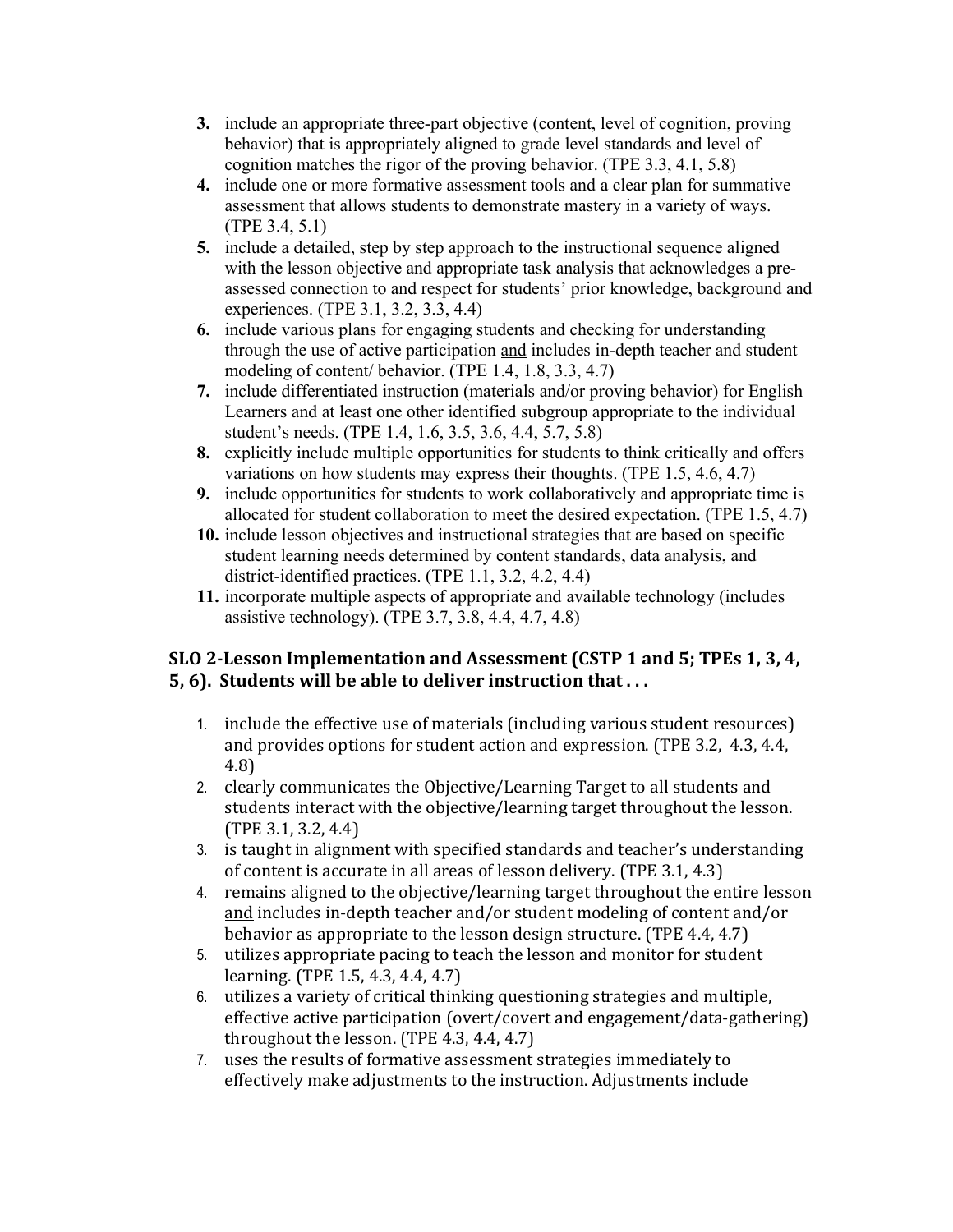graduated levels of support for practice and performance. (TPE 1.8, 4.4, 5.1, 5.2)

- 8. involves students in self-assessment and is evident by students showing clear procedures for monitoring success criteria toward the objective/learning target.  $(TPE 4.4, 4.5, 4.7 5.3)$
- 9. always uses appropriate wait time during questioning. (TPE  $1.5, 1.6$ )
- 10. effectively implements appropriate and available technology (including assistive technologies as appropriate) to enhance the learning experience.  $(TPE 3.7, 3.8, 4.4, 4.7, 4.8, 5.4)$
- 11. effectively and consistently makes adjustments to the lesson content or pacing as needed to maximize student learning. Takes advantage of teachable moments to help students make personal connections to the content or across various subject areas. (TPE  $1.1, 1.3, 1.8, 4.3, 4.4$ )
- 12. consistently exhibits positive dispositions of caring, support, acceptance, and fairness to all students during instruction and excels in purposely provided experiences (i.e. differentiation, culturally relevant pedagogy) for an equitable learning environment in all areas including gender, race, culture, religion, and academic achievement (TPE 6.2)

# **SLO 3-Classroom Management and Environment (CSTP 2; TPEs 2 and 6). Students will be able to implement and support an environment for** learning that ...

- 1. teaches, reteaches, and reinforces rules, procedures, and routines or explicit evidence shows these components have been taught and reinforced. (TPE  $2.1, 2.2, 2.6$
- 2. always applies appropriate reinforcement techniques throughout the lesson (structure, approximation, extinction, consequences). (TPE 2.3, 2.5)
- 3. consistently implements proactive and positive classroom management techniques that thoughtfully minimizes threats and distractions and facilitates coping skills and strategies.  $(TPE 2.1, 2.3, 2.5, 2.6)$
- 4. implements multiple, appropriate and successful strategies to enhance student motivation (i.e. level of concern, knowledge of results, success, or interest). (TPE 1.3, 2.3, 2.5, 2.6)
- 5. shows consistent and overt evidence of caring, support, acceptance, and fairness to all students. Biases towards students related to gender, race, culture, religion, and academic achievement are not a basis for discipline or praise.  $(TPE 6.2)$

# **SLO4--Professionalism (CSTP 6; TPEs 1, 2, 5, and 6). Students will** demonstrate their understanding of educator professionalism by ...

- 1. consistently arriving on-time, prepared, and appropriately dressed. (TPE 6.5)
- 2. conducting regular reflection on performance that is evidence-based in collaboration with peers and mentors.  $(TPE 5.6, 6.1, 6.3)$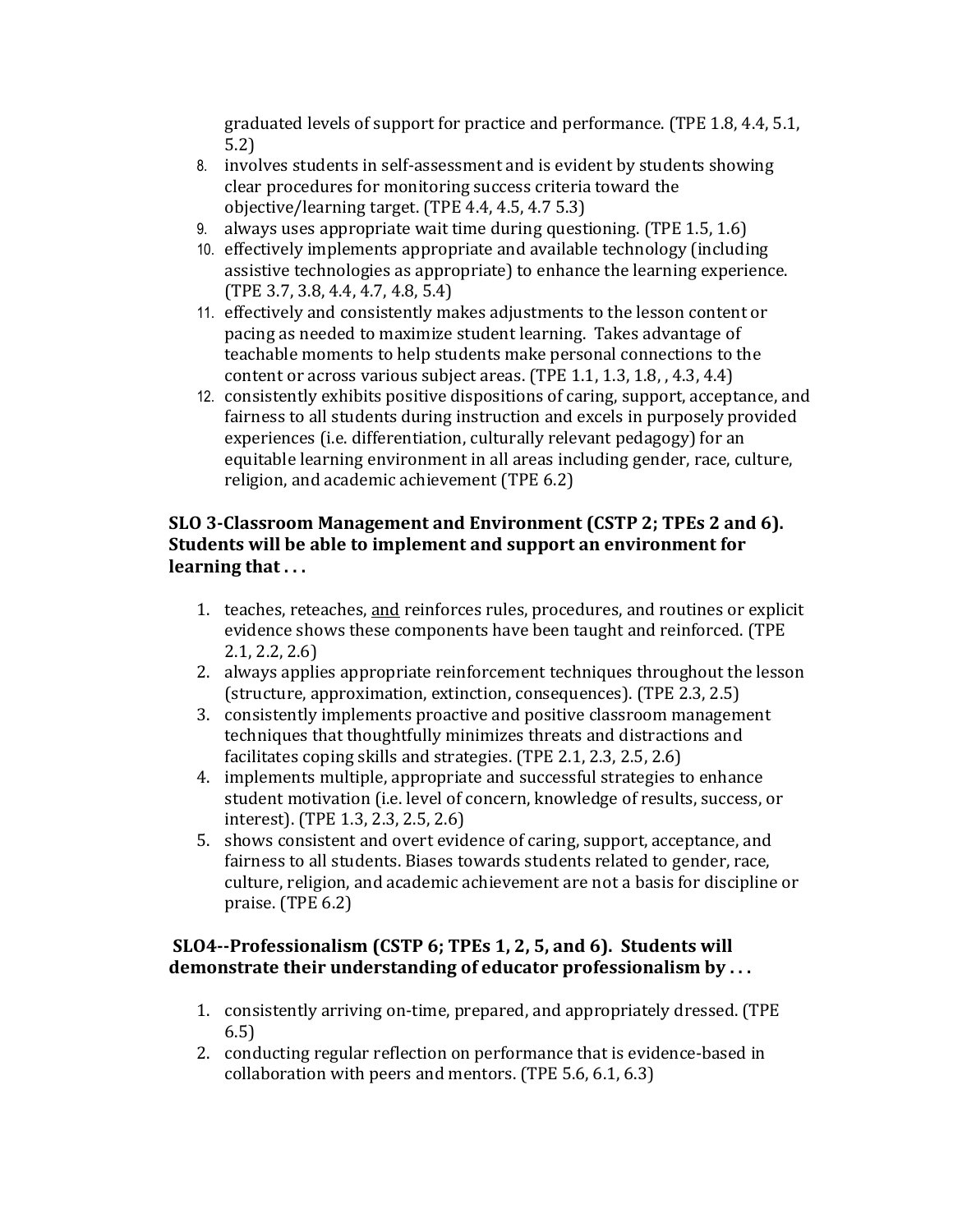- 3. meeting regularly with Master Teacher and University Supervisor to set goals. (TPE  $6.3$ )
- 4. communicating and collaborating effectively with all stakeholders (other teachers, administrators, support staff, parents, and community members) and accesses resources for support.  $(TPE 2.4, 5.6, 6.4)$
- 5. modeling ethical conduct of teaching professionals (TPE 6.5, 6.6), including use of technology and digital media.
- 6. Seeking out multiple opportunities to engage with parents beyond typical site and classroom events (Back to School Night, parent conferences, Open House). (TPE 1.2, 2.6, 5.3, 5.5, 6.4)

# **Required and Recommended Texts:**

### Required

- Kronowitz, E.L. (2011). The teacher's guide to success. New York, NY: Pearson
- Jones, F. (2013). Tools for teaching. Santa Cruz, CA: Fredric H Jones & Associates, Inc.
- Student Teaching Handbook
- Instructional Planning and Classroom Management Handbook
- Student Teaching Bootcamp Materials
- English Language Arts/English Language Development Framework
- English Language Development (ELD) Standards
- All K-12 Common Core Standards (e.g., mathematics, reading/language arts, science, history/social science, visual and performing arts, health, physical education)
- International Society for Technology in Education (ISTE) Standards

# **Grading and Assessment System:**

Students are expected to meet all requirements of the university supervisor and dayto-day teaching responsibilities. Specifically, they should:

A. Prepare and implement an increasingly complex series of lesson plans that geared for the target age group, that include learner objectives, strategies, activities, materials, and assessment plans that are well defined and coordinated with each other and which include clear alignment with state-approved academic content standards and which include examples of adaptations in curriculum for students who are English Language Learners, who have disabilities, and who are gifted.

B. Student teaching is graded on a credit/no credit basis with an equivalent grade of "A" or "B" required for credit.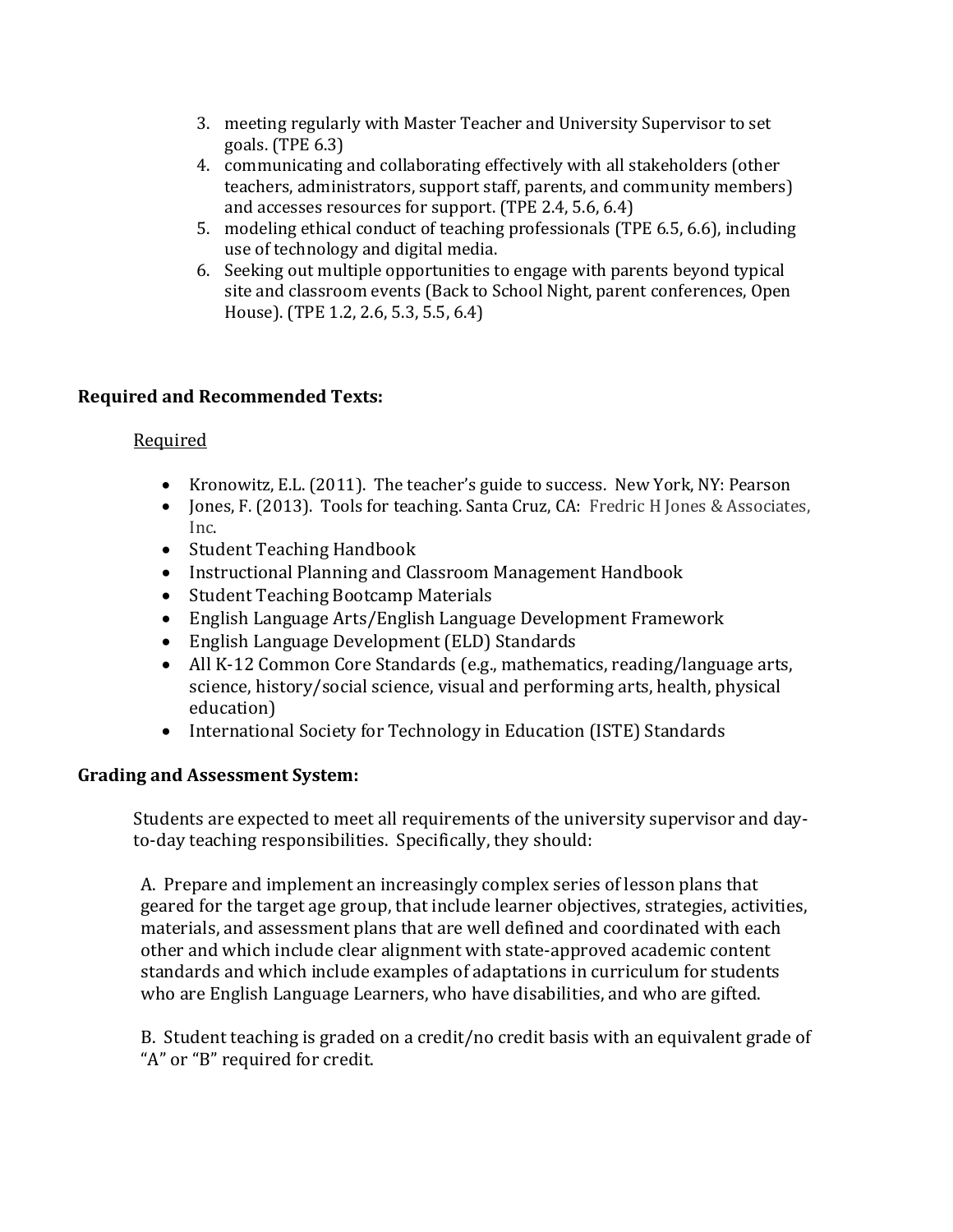C. Master all 4 Student Learning Outcomes, as documented by acceptable rankings on all four domains (see chart below).

- SLO 1: Lesson Design and Assessment
- SLO 2: Lesson Implementation and Assessment
- SLO 3: Classroom Management and Environment
- SLO 4: Professionalism

Note: Having been previously introduced  $(I)$  and practiced  $(P)$  in previous coursework, the following SLO's are mastered  $(M)$  in this course:

| <b>SLO</b>                                                                    | <b>Types of</b><br><b>Assessments</b>                        | Suggested % of<br><b>Course Grade</b> |
|-------------------------------------------------------------------------------|--------------------------------------------------------------|---------------------------------------|
| SLO 1-Lesson Design and Assessment<br>(CSTP 3, 4, and 5; TPEs 1, 3, 4, and 5) | Written lesson plans                                         | XX%                                   |
| SLO 2-Lesson Implementation and<br>Assessment                                 | Weekly<br>observations                                       | XX%                                   |
| SLO 3-Classroom Management and<br>Environment                                 | Weekly<br>observations                                       | XX%                                   |
| SLO 4-Professionalism                                                         | Post lesson<br>conferences<br>Self-reflections               | XX%                                   |
|                                                                               | Attendance at<br>seminars and<br>professional<br>development |                                       |

#### Policies for Attendance, Withdrawal, Late Assignments, etc.:

#### **A. Placement Requirements**

- 1) Student teachers will be placed in school districts that have an established partnership with CSULB Teacher Preparation Programs
- 2) The selection of fieldwork sites is based on the effectiveness of observed teaching and learning, and at sites where the state-adopted academic core curriculum is effectively implemented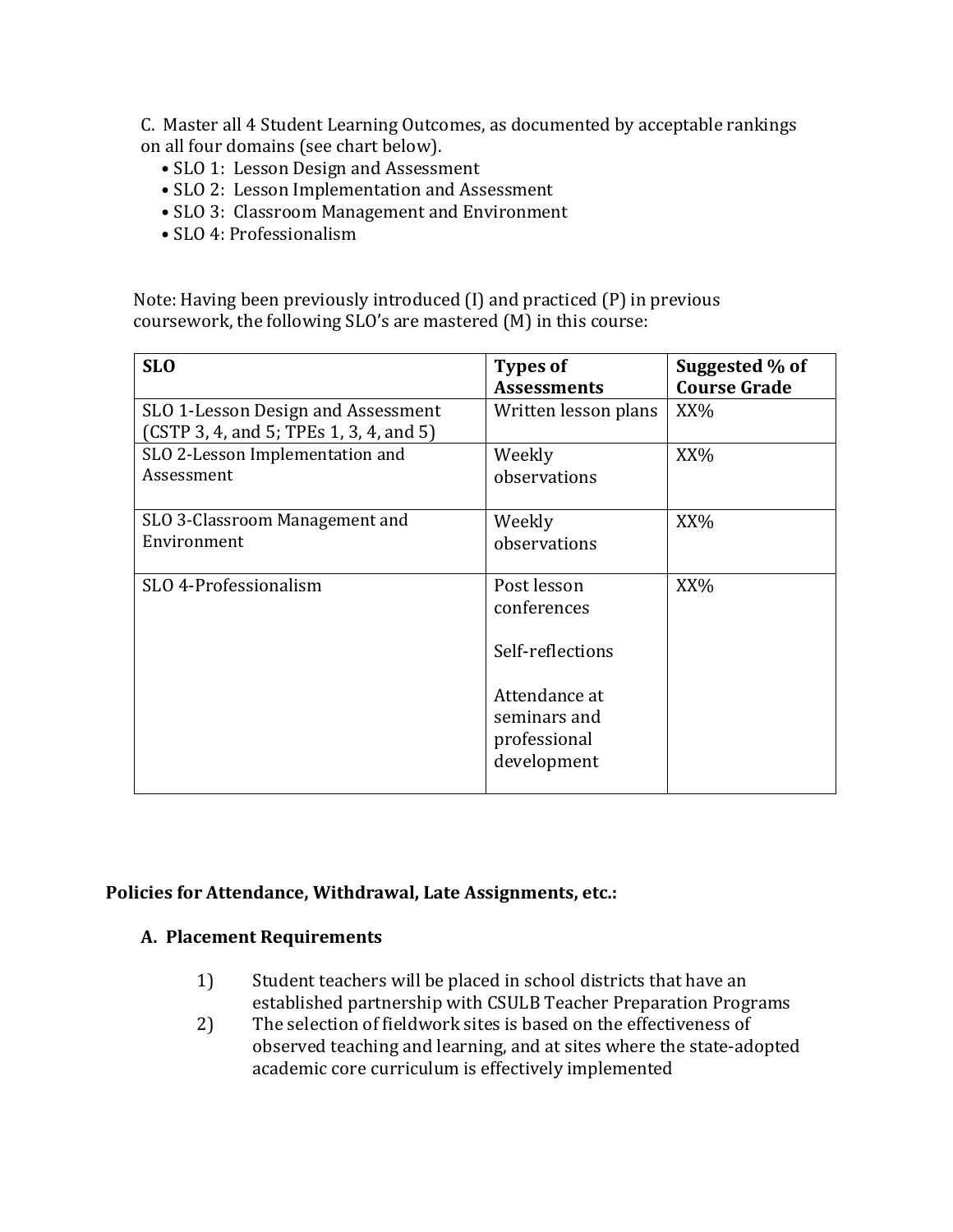- 3) Student teachers are placed with master teachers whose instructional approaches and methods are consistent with a comprehensive, systematic program and who collaborates with the CSULB university supervisor and others in the program. Master teachers must be recommended by their school district and site administrator and must demonstrate the following:
	- knowledge of state-adopted content standards
	- effective in collaborating and communicating with other teachers
	- hold appropriate teaching credential $(s)$
	- effective in supervising credential candidates
	- knowledge of current educational theory and practice and the developmental stages of the learning-to-teach continuum
	- sponsor expectations for supervising teachers and the state-
	- adopted academic content standards and frameworks
	- promote reflective practice
- 4) Each candidate observes and participates in one placement this semester (fall semester is 15 weeks). BILA student teachers will also have only one placement  $-$  a dual language setting.
	- a. All students must have one placement in a K-3 classroom where they can gain experience with beginning reading instruction
	- b. Whenever possible, students will have one placement where 26% of the students or more are English Language Learners
	- c. All students must have one placement where students have social/cultural backgrounds different from that of the candidate
	- d. Whenever possible, students will have one placement in a hard-to-staff classroom and/or and under-performing school
	- e. Whenever possible student teachers will be placed in schools where technology is being used to enhance learning.

#### **B. Responsibilities of Student Teachers**

1. Student Teaching is the culminating practicum of field experiences, the capstone course of the MSCP, where MSCP candidates apply and integrate the pedagogy they have learned in their other coursework to actual classroom experience. 

- a. The student teaching semester consists of one assignment, five days per week, full-time, under the guidance of a Master Teacher and a University Supervisor, for a total of approximately 16 weeks.
- b. Students meet weekly or biweekly for a required seminar with the University Supervisor. Student teaching is graded Credit / No Credit.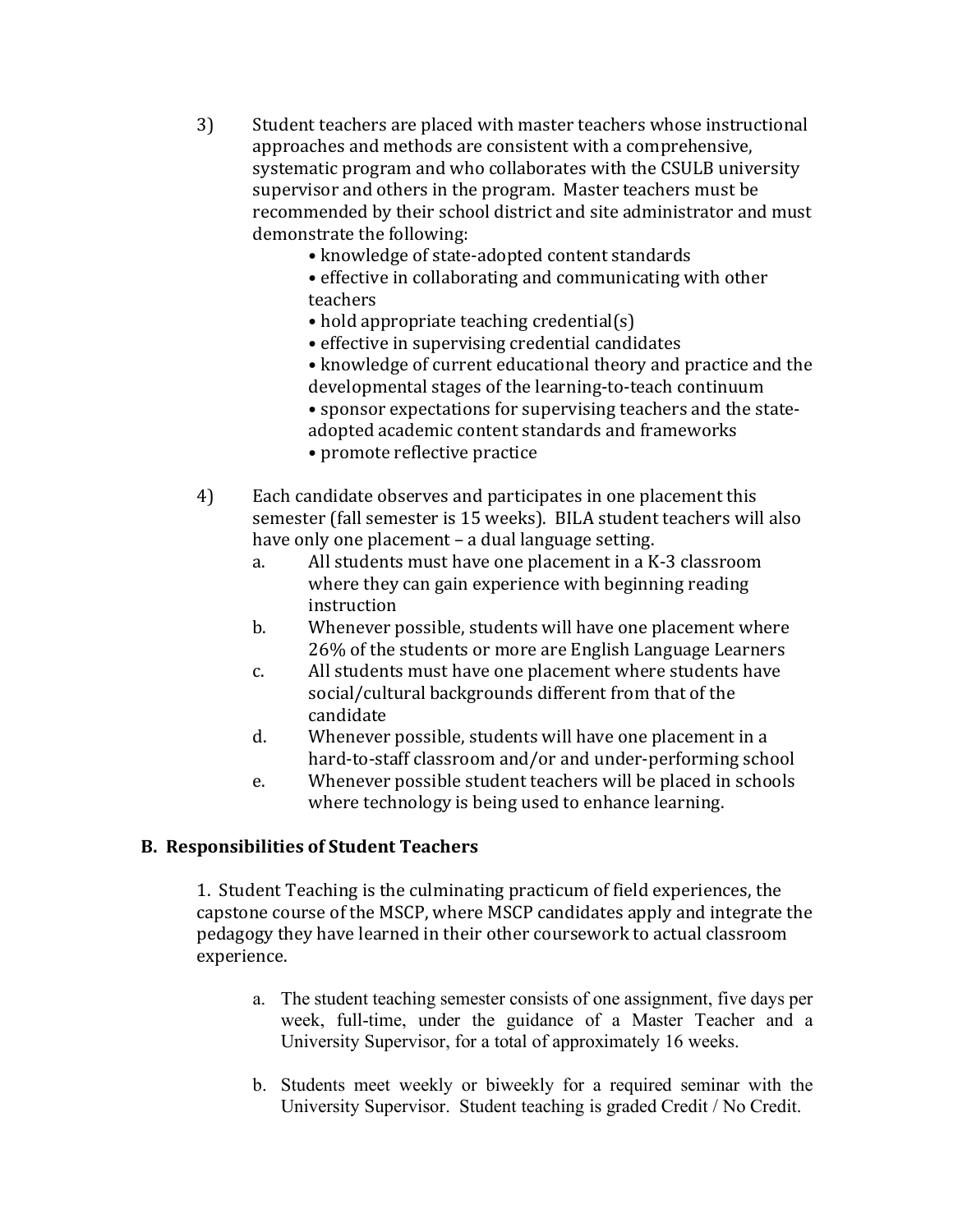- c. All Student Teaching assignments include the support of a University Supervisor who observes the student teacher implementing lessons and holds conferences with the Student Teacher and the Master Teacher on a regular basis.
- d. During the first week of student teaching, usually the week prior to the beginning of CSULB classes, students must attend Student Teaching Orientation. Candidates will receive a letter of acceptance into Student Teaching that includes Orientation dates and registration codes.
- e. Instruction comprised of a variety of formats (whole class, small group, and individual settings) must be across the full range of the curriculum including art, health, language arts, math, music, physical education, science, and social studies.
- f. General Timeline: Student teachers will start their student teaching assignments at the beginning of each semester. They must be in a classroom daily throughout the semester. School breaks are observed using the school district's calendar. Student teachers will not be approved to take time off for both CSULB's Spring Break and the school district's Spring Break. Students who are student teaching on an Intern Credential and/or in a yearround school who are "off-track" during the student teaching semester are placed in an alternate grade-level assignment while they are "off-track."
- g. Student teacher assigned increasing responsibility for subject matter to be taught, groups to be taught, and/or times of the day
- h. Master teacher/university supervisor determine developmental readiness of candidate to be given instructional responsibility daily for whole class:
	- 1) Full responsibility for minimum of one full week during first placement
	- 2) Full responsibility for minimum of two full weeks during second placement

i. Student teachers are expected to conduct themselves within the norms of the profession and the standards of the school. This applies to standards for dress and relations with colleagues, students, and parents.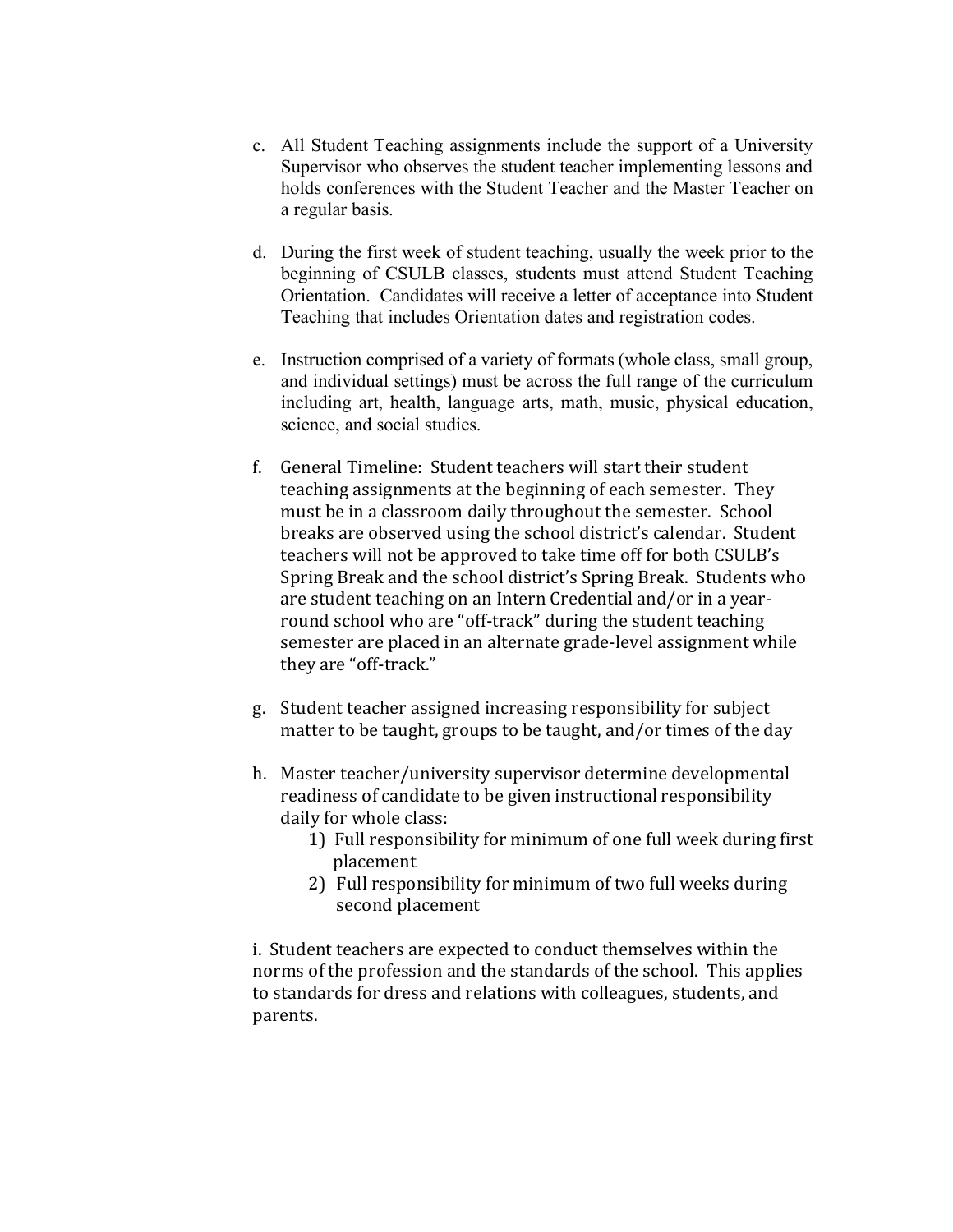#### 2. Attendance Requirements

a. Attendance is required for all student teaching colloquia. Attendance is required for all seminar sessions during the semester (refer to current *CSULB Catalog of Undergraduate and Graduate Studies* for attendance requirements).

b. Student teachers are expected to follow workplace rules established by the district and collective bargaining unit. Normally, teachers are required to be on campus at least 30 minutes before the school day begins. Students should notify their university supervisor, cooperating teacher and the appropriate front office person if they are going to be absent. They should leave detailed lesson plans for the length of their absence to assure smooth continuation of the instructional program. They should have contingency plans for a substitute teacher in the event of an unplanned absence. Student teachers should notify their university supervisor in the event of a prolonged absence. Students with excessive absences (exceeding 2 days during the semester) may be required to complete additional days of student teaching beyond the semester or during a subsequent semester. The student teacher's time on campus will be negotiated by the cooperating teacher, university supervisor, and student.

### C. **Guidelines for Withdrawing from Student Teaching**

1. Student teachers can be withdrawn from student teaching at the initiation of the program or receive no credit, or reduced credit, for prolonged absence that affects performance. Student teachers can be withdrawn from student teaching at the initiation of the program for substandard performance. Students who are withdrawn by the program, or who receive no credit or partial credit for student teaching, may apply to re-enter student teaching. Their readiness for student teaching will be re-evaluated by the program. Student teachers may withdraw from student teaching for personal, medical, or other reasons. Students who withdraw may apply to re-enter student teaching. Their readiness to resume student teaching will be evaluated by the program.

2. Withdrawing from Student Teaching prior to the start of the student teaching semester:

Students withdrawing from Student Teaching prior to the start of the student teaching semester must fill out a Withdrawal from Student Teaching form, which is available from the Multiple Subject Credential Program in the Teacher Preparation Advising Center (TPAC) office  $(ED 1 - 67)$ . Students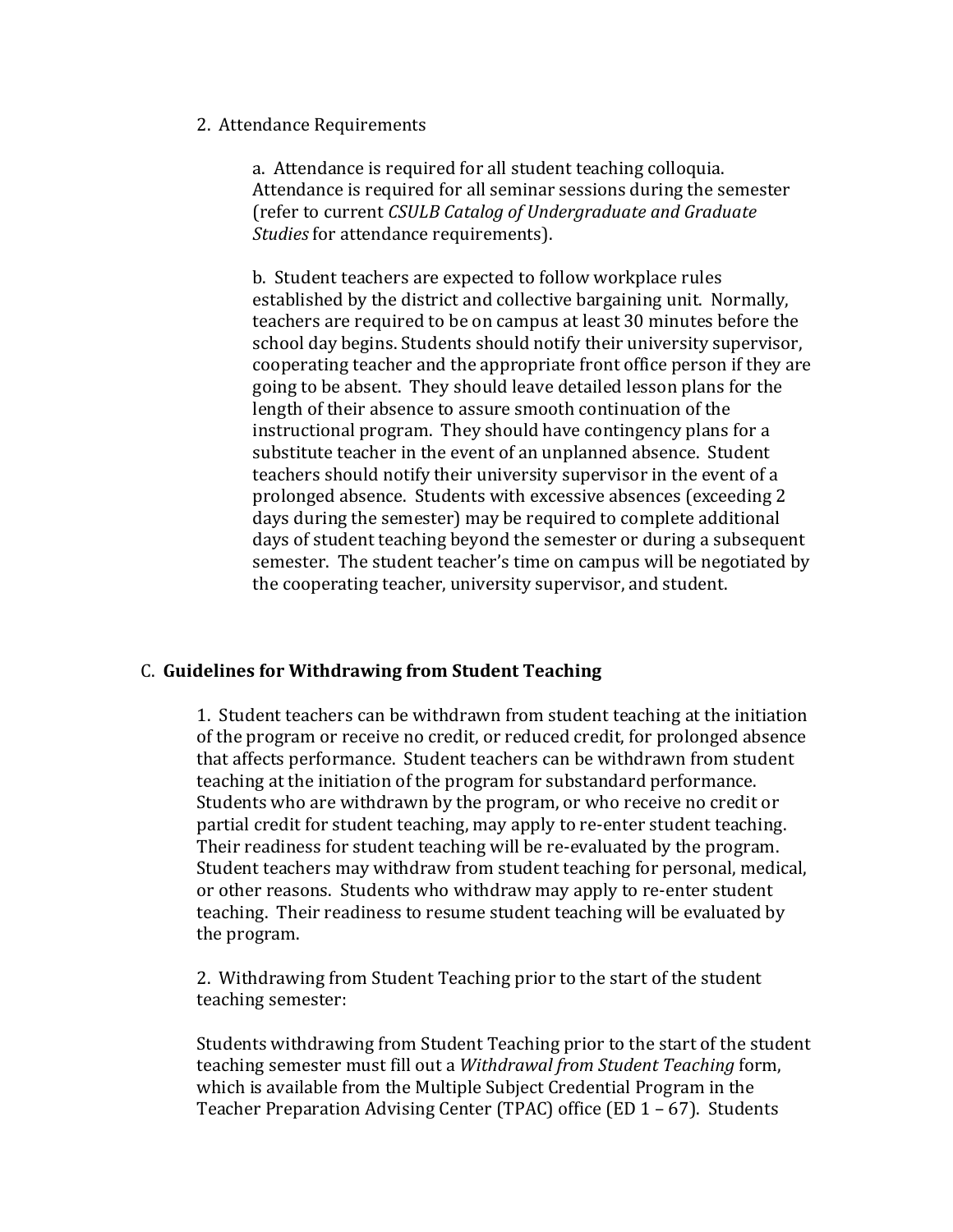who are withdrawing from all classes must also fill out an Educational Leave of Absence form which is available in the TPAC office, at Brotman Hall, and on the CSULB website. An intern may not withdraw from student teaching or apply for an educational leave of absence while employed at a school district as an intern. It is the student's responsibility to officially withdraw from classes with the University. This is a separate process and form, which is available in Enrollment Services.

Students may only withdraw from student teaching **one time**. If it is necessary to withdraw a second time then the student must go through the MSCP petition process to apply for a third time. Decisions to allow students to apply to student teach beyond the second time will be made on a case-bycase basis through the MSCP petition process.

3. Withdrawing from Student Teaching after the start of the student teaching semester due to illness, financial or personal reasons:

If withdrawing within the  $1^{st}$  2 weeks of the semester, students must submit a Withdrawal from Student Teaching form and fill out an *Educational Leave of Absence* form. Both forms are available in the TPAC office. It is the student's responsibility to officially withdraw from classes with the University. This is a separate process and form, which is available in Enrollment Services. See the University's withdraw policy for more information.

Students withdrawing from student teaching after the start of the student teaching semester due to illness, financial or personal reasons may petition to re-enter student teaching in the future with the MSCP Coordinator's approval, **one time**. Students may be asked to demonstrate resolution of the situation so that it will not interfere with student teaching again. If it is necessary to withdraw a second time then the student must go through the MSCP petitioning process to reapply and decisions will be made on a case-bycase basis by the MSCP petition committee.

4. Withdrawing from Student Teaching after the start of the student teaching semester due to poor performance:

Students who withdraw from student teaching due to poor performance may petition to re-enter student teaching in the future with the approval of the MSCP Admissions and Standards Committee. Students will be required to meet with the MSCP Coordinator to discuss their action/remediation plan. Once the action/remediation plan is completed to the satisfaction of the MSCP Coordinator, the student may petition to re-enter student teaching through the Admissions and Standards petition process.

Students must submit a *Withdrawal from Student Teaching* form which is available in the TPAC office. It is the student's responsibility to officially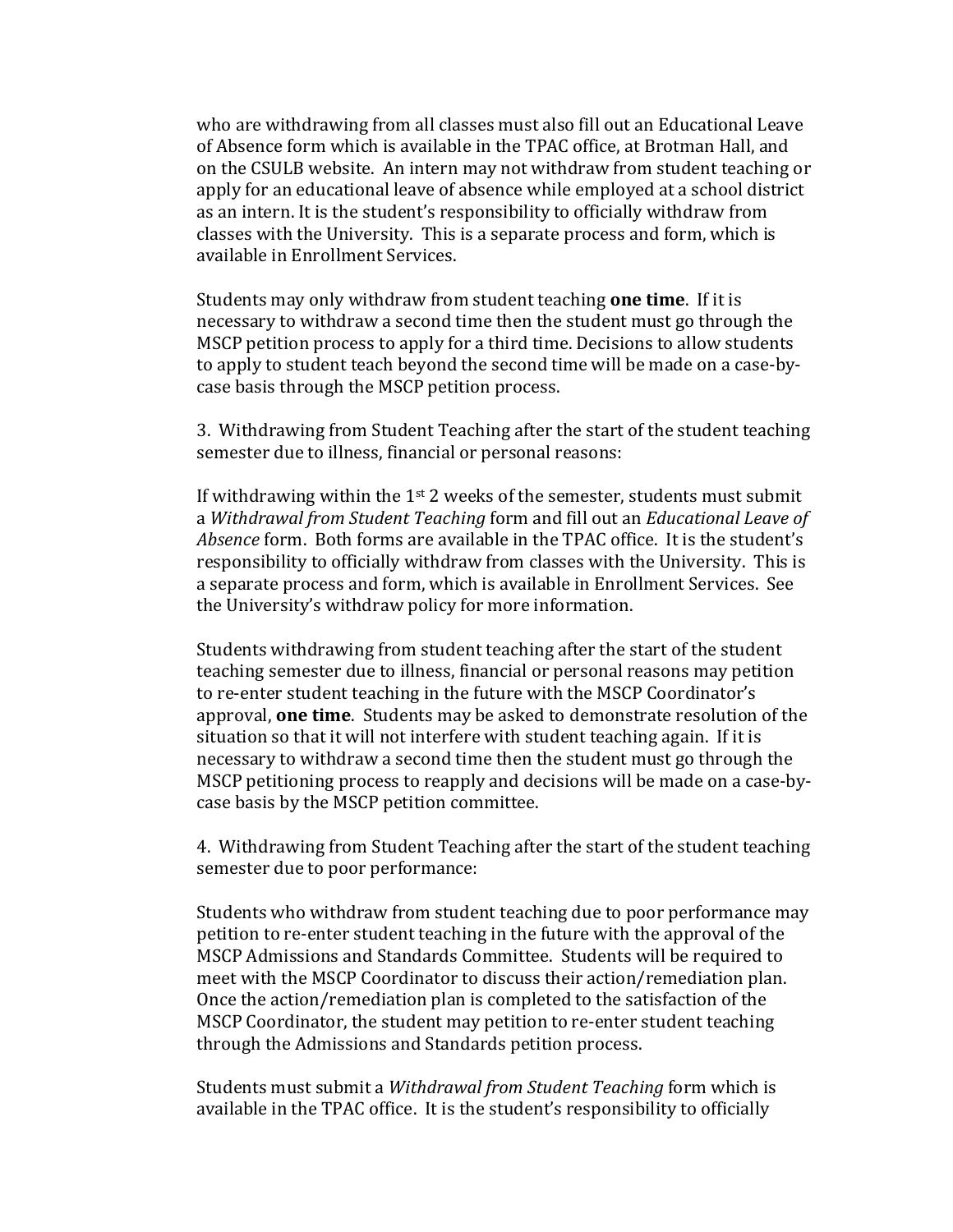withdraw from classes from the University. This is a separate process and the form is available at Enrollment Services. Students who fail to officially withdraw from EDEL 482 will receive a "NC" rather than "W" on their transcripts. 

To reapply to student teach students must submit an application by November 1 for the Spring semester or by April 1 for Fall student teaching.

#### **Statement Regarding Students with Disabilities:**

Students with a disability or medical restriction who are requesting a classroom or academic accommodation should contact the Bob Murphy Access Center (BMAC) located in the Student Success Center, #110, or by phone at 562-985-5401 or via email at BMAC@csulb.edu. The BMAC will work with the student to identify a reasonable accommodation in partnership with appropriate academic offices and medical providers. We encourage students to reach out to BMAC as soon as possible. It is the student's responsibility to notify the instructor in advance of the need for accommodation related to a university-verified disability.

#### **Statement Regarding Campus Programs and Services**

Please click on http://web.csulb.edu/divisions/students/programs.html for a list of general student supports offered by the Division of Student Affairs.

#### **Assistive Technology:**

In keeping with the CSU Assistive Technology Initiative (Fall 2007), instructors are required to make their course syllabi and materials accessible to all students, including print and e-versions.

#### **Selected Bibliography:**

- Boyd-Batstone, P. (2013). *Helping English language learners meet the Common Core:* Assessment and Instructional Strategies, K-12. New York, NY: Routledge.
- Boyd-Batstone, P. (2015). *Teaching ELLs to read: Strategies to meet the Common Core, K-5*. New York, NY: Routledge.
- Echevarria, J. & Graves, A. (2010). Sheltered content instruction: Teaching English language *learners with diverse abilities*. New Jersey: Pearson.
- Echevarria, J., Vogt, M., & Short, D. (2000). *Making content comprehensible for English language learners*. New Jersey: Pearson.
- Evertson, C.M. & Emmer E.T. (2012). *Classroom management for elementary teachers, 9<sup>th</sup> edition*. Pearson.